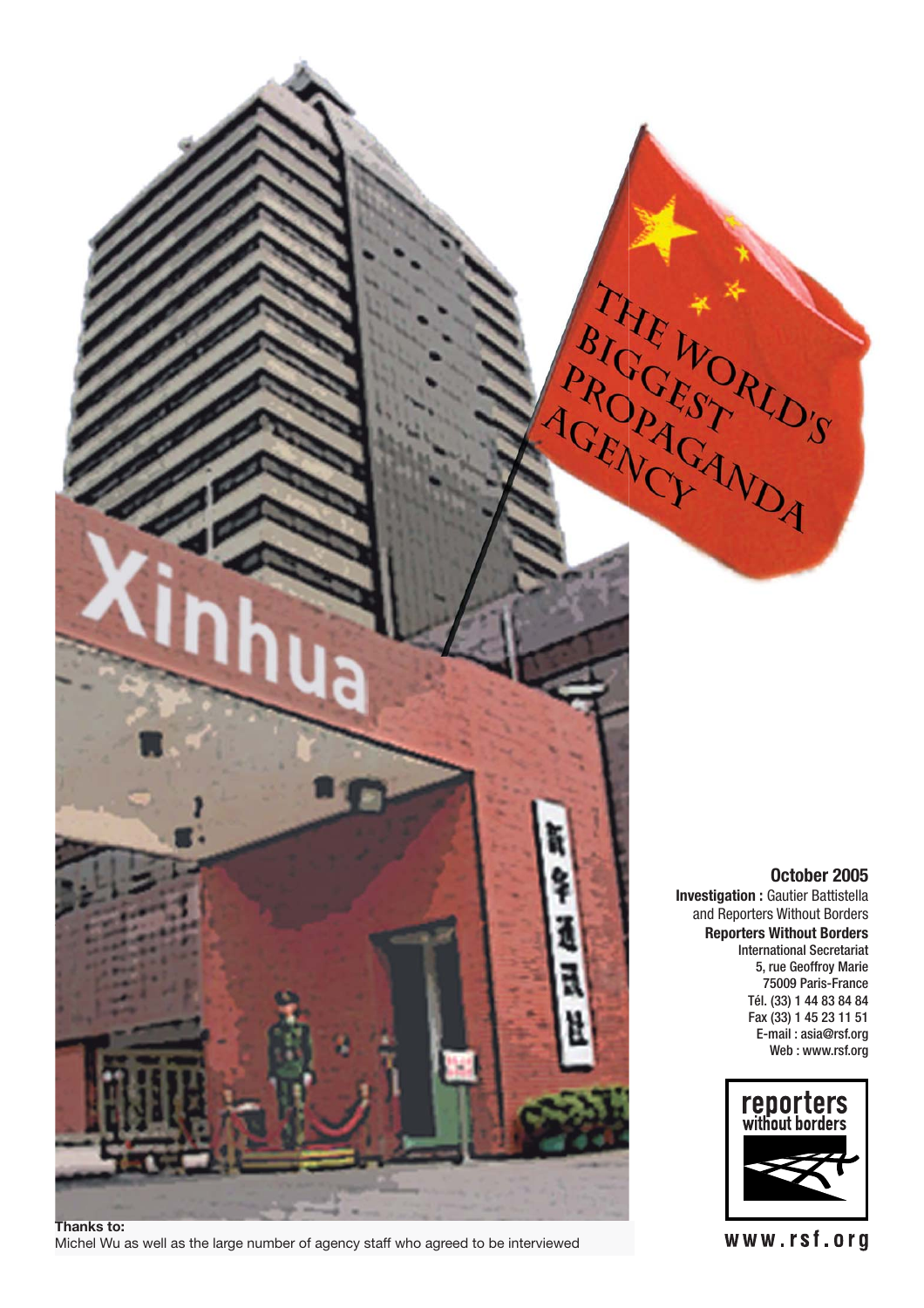

### www.rsf.org

 $\parallel$  hree years from now, the Olympic flame will arrive in Beijing. Thousands of journalists from around the world will pour into the Chinese capital to cover the largest international sports event. They will have to comply with the strict rules imposed for decades on the foreign press working in China.

On the other hand, thousands of journalists working for the official *Xinhua News Agency* will guarantee the success of these Olympic Games, in defiance of transparency. In fact, *Xinhua* remains at the heart of the censorship and disinformation system established by the Chinese Communist Party (CPP) since it took power in 1949.

The world's largest news agency is now seen by some as a credible media - Google News for example often picks up its reports – on the same level as other international news agencies. Its huge Internet visibility (*Xinhuanet.com*  puts out news in seven languages) and free distribution of its reports in many countries, has allowed *Xinhua* to become a major player in the field of international news.

*Xinhua* currently diffuses more than 1,000 reports a day - 700 on international news and 300 on internal news.

This investigation report, put together by Reporters Without Borders and a French journalist who worked for two years for *Xinhua*'s French service, shows that the agency remains an organ of propaganda in the service of the interests of the Chinese Communist Party. Its modernisation is very superficial.

*Xinhua*'s goal is to maintain the CCP's news monopoly. It is, according to the official definition, "the eyes, ears and voice of China". It is the de facto largest centre of news gathering and distribution in the country. No news, especially on sensitive issues, should reach the media without the say-so of the all-powerful *Xinhua*.

*Xinhua* has marked its 70th anniversary in 2001. Its forerunner, the agency Red China, was founded in Ruijin District in the eastern province of Jiangxi. The agency adopted its current name in January 1937. After the founding of the People's Republic of China in Octo-

ber 1949, *Xinhua* became a state-run agency, totally subordinate to the CCP and the government.

Since it was founded, it became the main outlet for the CCP's propaganda to China's media. *Xinhua* provides all media (at least 306 radio stations, 369 TV stations, 2119 newspapers and 9038 periodicals) with all major items of national and international news.

## **The world's biggest news agency**

According to official figures, the agency employs 8,400 people. (Agence France-Presse by contrast has a staff of 2,000) of whom 1,900 are journalists and editors. Its president, Tian Congming, has the rank of a minister. He is supported by editor-in-chief, Nan Zhenzhong and four vice-presidents, Zhang Baoshun, Ma Shengrong, Cai Mingzhao and He Dongjun.

The agency's news gathering and handling is broken up into three parts: "the headquarters" (its official name), national branches and international branches.

The "headquarters" is in Beijing, at 57, Xuanwumenxidajie. It consists of "the national news department, the international news department, the national news department for overseas clients, the reference news department, the photo-journalism department, the sports news department, the broadcast news department, the online news department and the information centre."

*Xinhua* also has branches in 31 provinces, as well as in Hong Kong and Macao. There are offices in around 50 Chinese cities and a bureau in Taiwan, until the authorities in Taipei closed it in April 2005 after accusing *Xinhua* correspondents of contributing to "discord" between Beijing and the nationalist island. *Xinhua* is also proud of the fact that it "possesses" branches and offices in the armed Chinese People's Police". *Xinhua* also has branches in 105 countries and eight sub-offices or editorial offices in Hong Kong, New York, Mexico, Nairobi, Cairo, Paris, Moscow and Rio de Janeiro. It is one of the rare foreign media to have a correspondent in both Pyongyang and Rangoon.

But *Xinhua* is also above all a media empire that puts out 40 publications devoted to a variety of subjects (rural life, economy, sports, photography and so on...) Despite privatisation, as far as the Chinese media market goes, nothing is said, nothing is listened to and nothing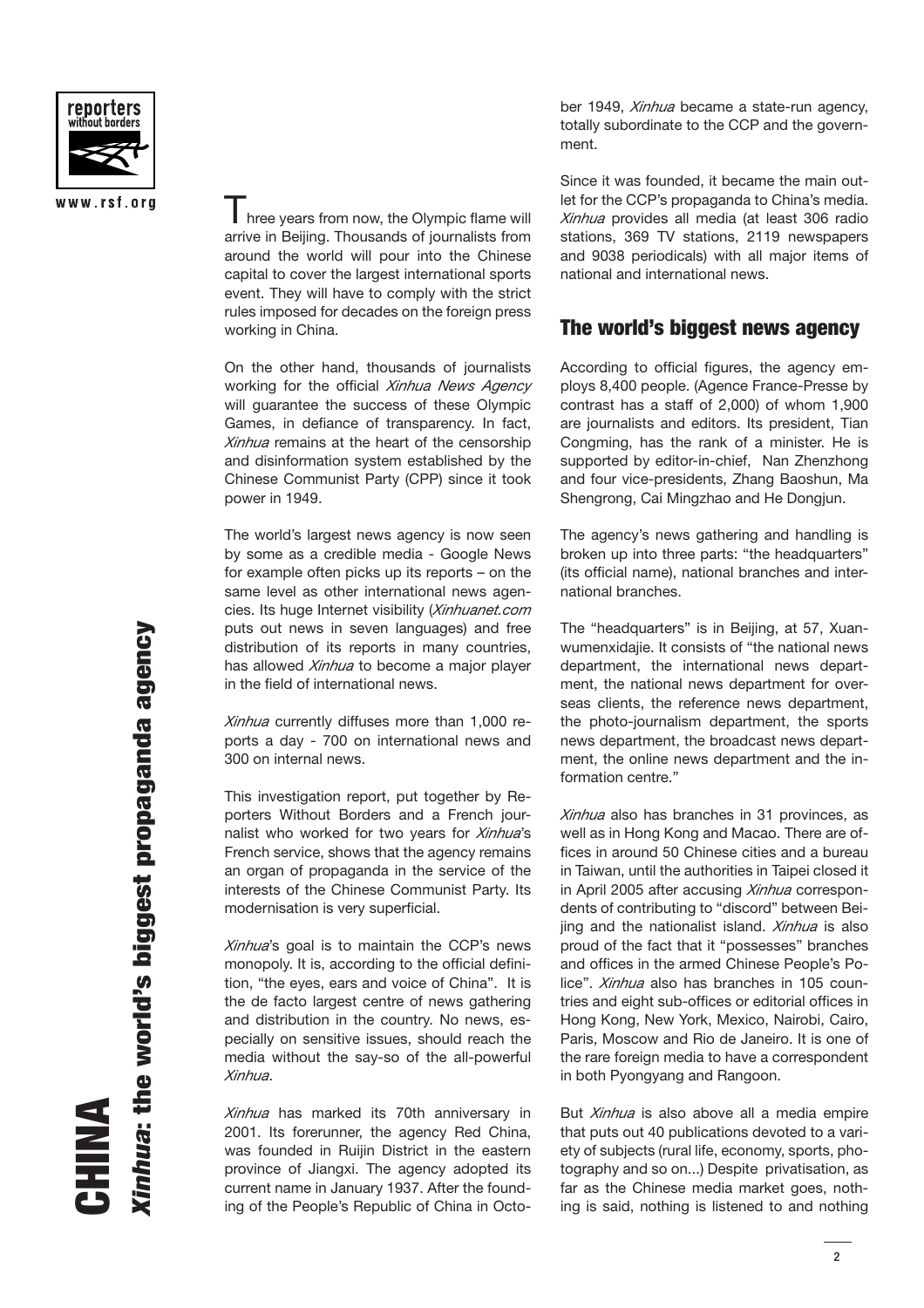

www.rsf.org

is seen in China without the prior agreement of the governmental agency. Anyone who defies these rules needs to watch out. The misfortune of an agency journalist, dismissed for putting out a report intended for internal consumption only, stands as a warning to all.

## **The Xinhua's journalists**

#### **The recruitment**

Students are targeted from the start as potential agency journalists. Candidates are selected both for their ability – they are often the best students at university – and their obedience to the Party, since they are required to spread the good word. In the first years of training they undergo regular sessions of "ideological updating" to inculcate the professional values of a journalist at the service of the sole party.

Entrance exams are held in three Chinese cities: Beijing, Shanghai and Nankin (in Jiangsu province), where the agency has offices. The country's most prestigious universities are also based in these provinces. Every November the agency sends a delegation made up of heads of international and national sections to each city and the exams, with a written paper and an interview.

The written paper consists of a test of the candidates' general knowledge, allowing an evaluation of their culture and ideological orientation. The oral resembles a race against the clock as a small group of examiners frequently interview more than 100 candidates.

For those students seeking work in a foreign branch, the interview usually takes place in English or, less commonly, in another foreign language. The candidate begins by introducing himself and then replies to two questions, always the same ones: "Why did you decide to be a journalist? Why do you want to work for *Xinhua*?"

"The interview often lasts only one minute", said one young female journalist, the latest addition to the international department. "That was what happened to me. None of the examiners spoke good English".

The recruitment examination for journalists for domestic news is held separately. These positions are considered to be more political. Journalists who will responsible later for revising and putting out domestic news to the national media have to demonstrate they are biddable.

They need to show their loyalty to the party and there is a natural preference for politicised students, members of the CCP Youth League, student leaders or presidents of communist organisations.

Nepotism however remains the most reliable method of getting taken on by *Xinhua*. The sons, cousins or nephews of a government official have no need to worry about the results of their written exam. Recruitment based on a person's name is instantaneous.

#### **Indoctrination**

*Xinhua* holds a yearly training session for new recruits lasting about three weeks, in Fang Shan, a district in the southeast of the capital. According to the Chinese description, it consists of "civil and ideological teaching".

"During these seminars, leading *Xinhua* staffers talk about politics, the rules and laws governing China, the theory of the 'Three Representations' of Jiang Zemin, and of course about *Xinhua*, mouthpiece of the government" recalls one young journalist. On the sidelines of these indoctrination seminars, the young students are supposed to learn the techniques of journalism, but as one of them pointed out, "Even during seminars of this type, they never stop telling us about the political nature of *Xinhua*, as well as the essential role of politics in our everyday work but nothing about how to write an article or to get information."

The physical education part of the programme involves games through which each member has to learn "the importance of solidarity and organisational capacity".

The other important part of the training comes a few months before young journalists are sent abroad in which they are reminded of the rules they have to obey and their obligations towards *Xinhua*.

The importance of ideology is in contrast with journalists' wretched lack of ability to carry out reporting in the field. Stuck in their offices, that one Chinese correspondent in Paris dubbed "China's second embassy", *Xinhua* correspondents are to be found throughout the world but rarely out actually reporting.

This indoctrination does produce highly satisfactory results. It's instructive to watch the demeanour of *Xinhua* journalists during press conferences given by Chinese officials. They ask only favourable questions and applaud the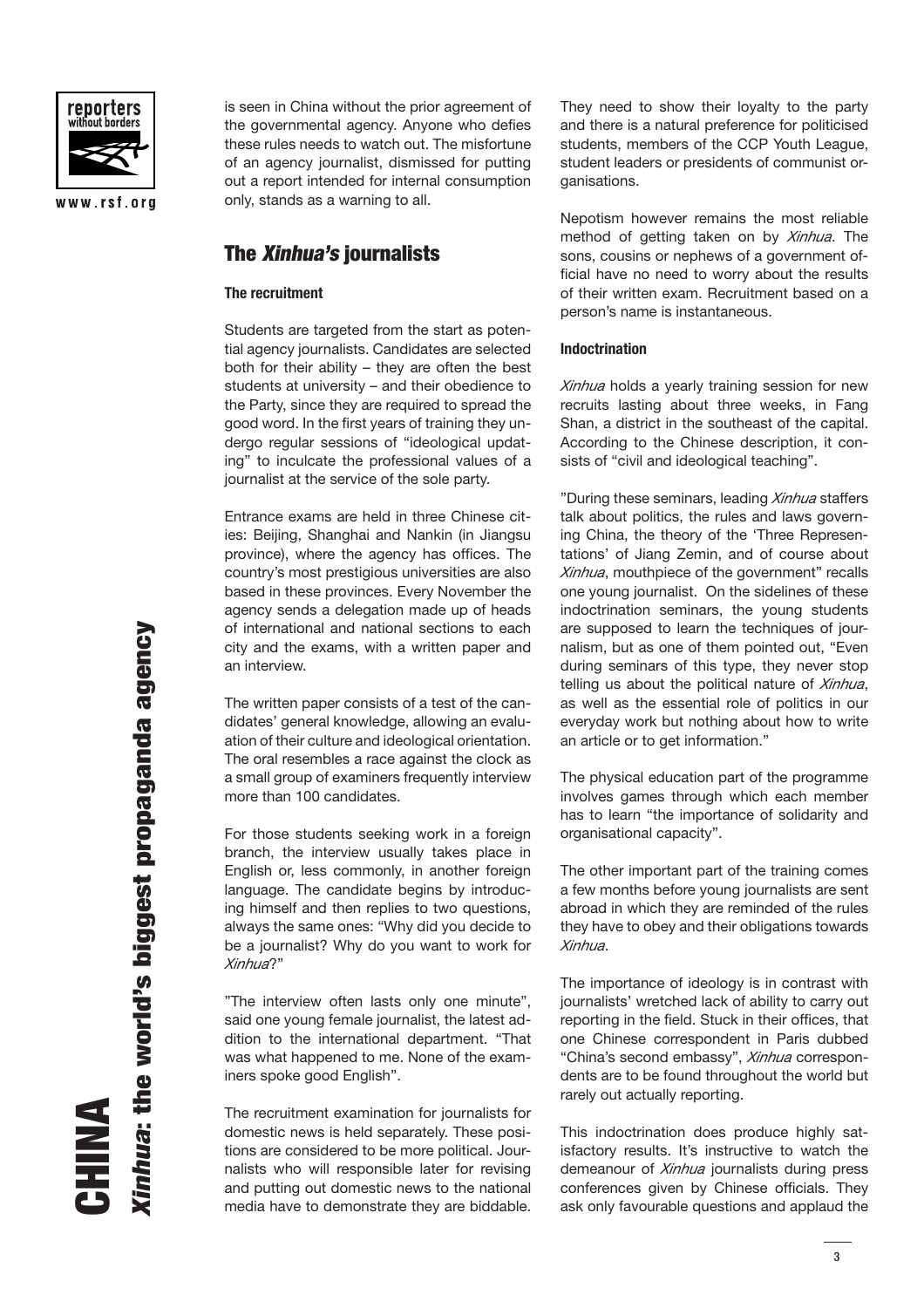

www.rsf.org

remarks made by officials. During a December 2004 EU-China summit, a *Xinhua* journalist stood up to make sure that the EU supported Beijing's stance on Taiwan. Chinese prime minister Wen Jiabao appeared pleased at the reporter's dedication. *Xinhua* journalists were the first to stand and applaud the head of government when he said that China "fears no one in imposing the reunification with Taiwan."

Almost 80 % of the agency's journalists are members of the CCP, according to internal figures. Either through conviction, fear of their bosses or to speed up their career advancement, *Xinhua* journalists are faithful to the hand that feeds them.

Even more surprisingly, *Xinhua* takes a keen interest in its employees' personal lives. It is not unusual for a journalist to be punished for a moral lapse. Young journalists are very closely watched, especially when they are abroad. "You, *Xinhua* and your wife" jokes one young journalist, who said that more than half of the agency's journalists are married to a colleague.

#### **The work of journalists in Beijing**

"In Beijing, I have to translate and edit reports and articles published in the foreign press to make them available to the Chinese general public. These articles are then published in the local media (…) It's hardly very satisfying from a journalistic point of view. The news is second hand and we never have the time to go back to the original source", said one journalist who has worked for the agency for five years.

Journalists working in Beijing, responsible for following national news are inundated with so many releases from ministries, Party organs and companies so as to never need to go out reporting. The activities of the top leadership remain *Xinhua*'s highest priority.

For the agency, "news flashes and information from the government and official press conferences" remain one of the major sources of information.

Even more than the journalists based in the capital, correspondents in the provinces are supposed to closely follow public politics throughout the country. They also have to report union issues and natural disasters that occur in the regions. News about disasters – recently removed from the list of state secrets – is increasingly in evidence on the *Xinhua* wires. However riots and strikes mostly go unreported. These reports are marked "internal reference" and go directly to the offices of the Party bosses.

After two years working for the agency in Beijing, young journalists are sent abroad. The country they are sent to obviously depends on which section they have been working for. Africa for the French section, South America for the Spanish section and so on. They are not told their exact destination until the last moment. They are appointed for two years. Those whom they replace then return to *Xinhua* headquarters in Beijing. They can then apply to the most coveted posts such as Paris, Brussels or Geneva.

Internet connections are a rarity in *Xinhua* offices. Although they were introduced into the agency's bureaux at the start of 2003, the Web remains tightly controlled. Most journalists still do not have a direct connection and have to make do with the *BBC World Service* to follow international news. The website, inaccessible to most Chinese, is censored when it reports on subjects such as the Tiananmen Square massacre, activities of Falungong or the Dalai Lama.

#### **Work of journalists abroad**

"If you want to get the latest news, go to AFP. If you are interested in how it is presented, you can look at *Xinhua*", one Asian journalist commented ironically. This succinct analysis provides an insight into a significant feature of *Xinhua*: As far as foreign news goes, the agency is never at the origin of information. It has neither the means nor the desire to do so. It confines itself to picking up reports from international agencies or articles from the local press, which it summarises, often clumsily, and mixing in the regime's political orientation.

"Given our lack of funds and equipment, it is virtually impossible to be the first to break a story, even if we get the information first," explained one *Xinhua* correspondent.

So as not to miss major news, most of the agency's journalists spend their days glued to international TV and domestic TV of the countries to which they have been posted. *Xinhua* correspondents lap up the official releases of countries friendly to China. The Rangoon bureau systematically takes the exultant releases put out by the military junta but never mentions the plight of Nobel Peace Prize winner Aung San Suu Kyi and the thousands of other political prisoners.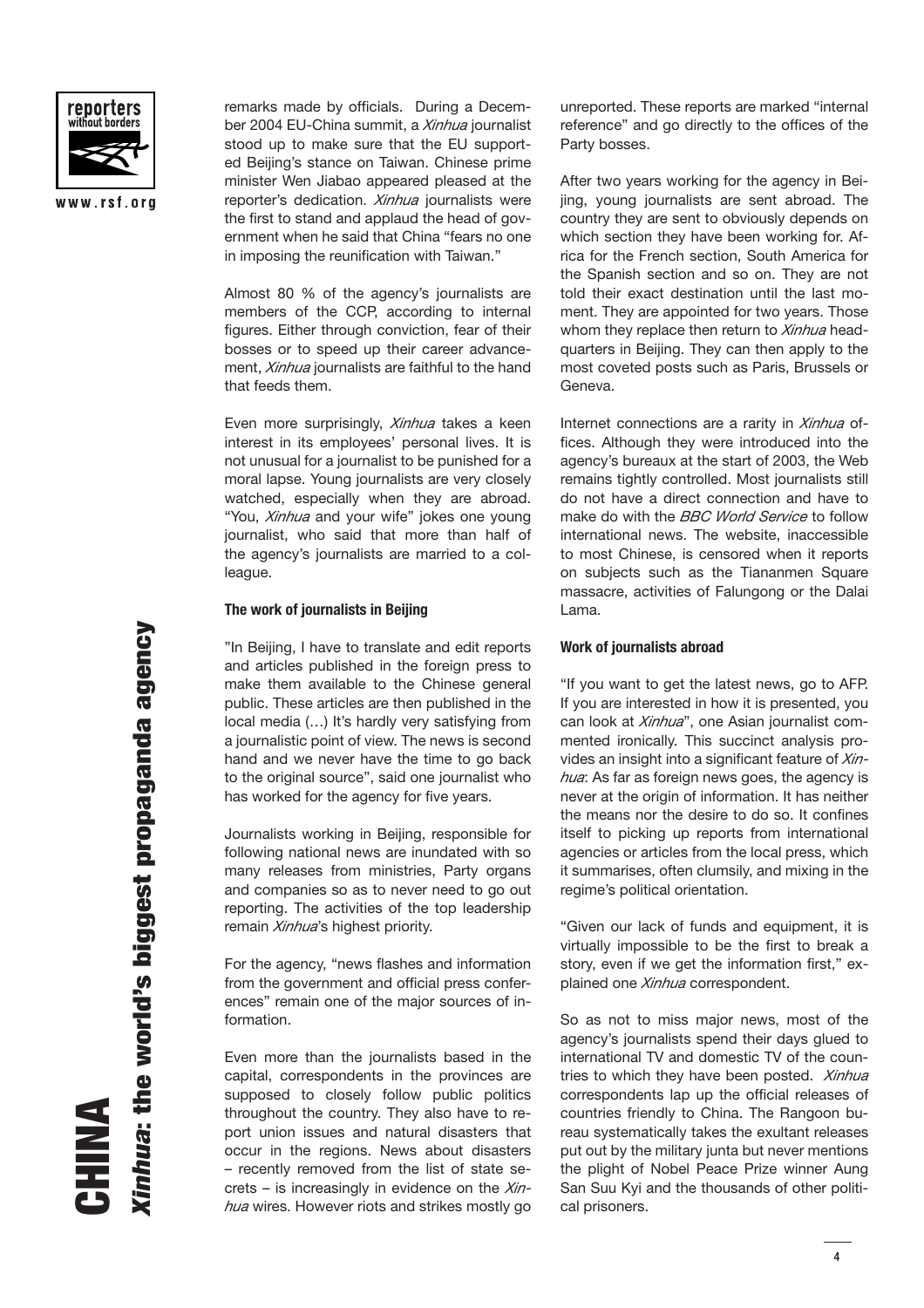

www.rsf.org

## **Relations between the Propaganda Department and Xinhua: "I decide, you do it".**

In the service of the communist party, the agency produces two types of news: that intended for the general public and news destined for the regime leaders. The general public receives only superficial and distorted news. The same double system applies to every structure in China. Each administrative body is replicated by a party structure. At *Xinhua* the administration and the party are so alike that they are hard to separate. The members of the editorial board are the same as those of the agency Party committee. Each section is controlled by a Party cell (just as in the factories and neighbourhoods). The strength of the CCP rests on this ubiquitous surveillance.

The agency's first priority is to handle news produced by the Propaganda Department, now named the Publicity Department, that comes under the CCP Central Committee. The various ministries, particularly the foreign affairs ministry, can also send *Xinhua* news that is picked up and sent to the country's various media.

The Propaganda Department controls *Xin*hua, defining the orientation and subjects of reporting. Each article or report has to fulfil a number of ideological and journalistic criteria before being released for publication. It could be a case of general ideas (ban on criticising a member of the government or the CCP, benefiting countries that are "friends" of China. Problems of syntax arise or the correct way to describe places, "Chinese province of Taiwan", "Taiwanese of China", "autonomous region of Tibet" and so on..

The Propaganda Department frequently updates or modifies its instructions in relation to news events. Its monitoring of *Xinhua* was particularly close during the Sars epidemic, the war in Iraq and more recently in cases of bird flu.

It appears that the Propaganda Department pays closer attention to the domestic news department given that their reports are for the Chinese public consumption, than to those put out by the international department.

#### **News output**

Domestic news department (news for the Chinese general public)

Heads of section in this department select the stories, the editor-translators translate them, the foreign experts correct them, then they go back to the heads of section, who decide to put them on the wire, after checking, according to the criteria laid down by the Propaganda Department.

If the story is about a sensitive subject, such as relations between China and Taiwan, or Falungong, it is very unlikely to be put out. These "pulled" reports are not actually deleted but sent to a limited circle of top leaders so as to inform them about the real situation, indicated by the words "internal reference". Currently all reports about the unrest among peasant farmers, dissatisfied with government compensation after the seizure of their land are classified as "internal reference". Sometimes these reports are leaked and make it into the press in Hong Kong or Taiwan. If they are unmasked, the "traitors" are named and *Xinhua* posts their names, faces and offences in the agency's entrance hall.

*Xinhua* journalists are supposed to be able to identify news that is suitable for the leaders and not for the public. One former agency boss said, "The ministers and provincial leaders no longer read the official press. The first thing they do each morning is to read the internal reference reports."

Some officials threaten or corrupt *Xinhua* journalists to avoid their misdoings becoming known by top leaders. Correspondents for the agency in Fanzhi, Shanxi Province de Shanxi were sacked by *Xinhua* after taking bribes from the owner of a mine where several dozen employees lost their lives in 2004.

*Xinhua* journalists have been arrested and given harsh prison sentences for having betrayed the agency and thus the Party. Wu Shishen, a journalist with the internal political service, was sentenced to life imprisonment on 30 August 1993 for "divulging state secrets abroad" as well as loss of his political rights. He was accused of sending a colleague on the daily *Hong Kong Express* a copy of a speech that Jian Zemin was due to give a few days later at the 14th CCP Congress. The same speech was broadcast on television one week later. Wu's wife, Ma Tao, also a *Xinhua* journalist, spent six years in custody for complicity in the this crime against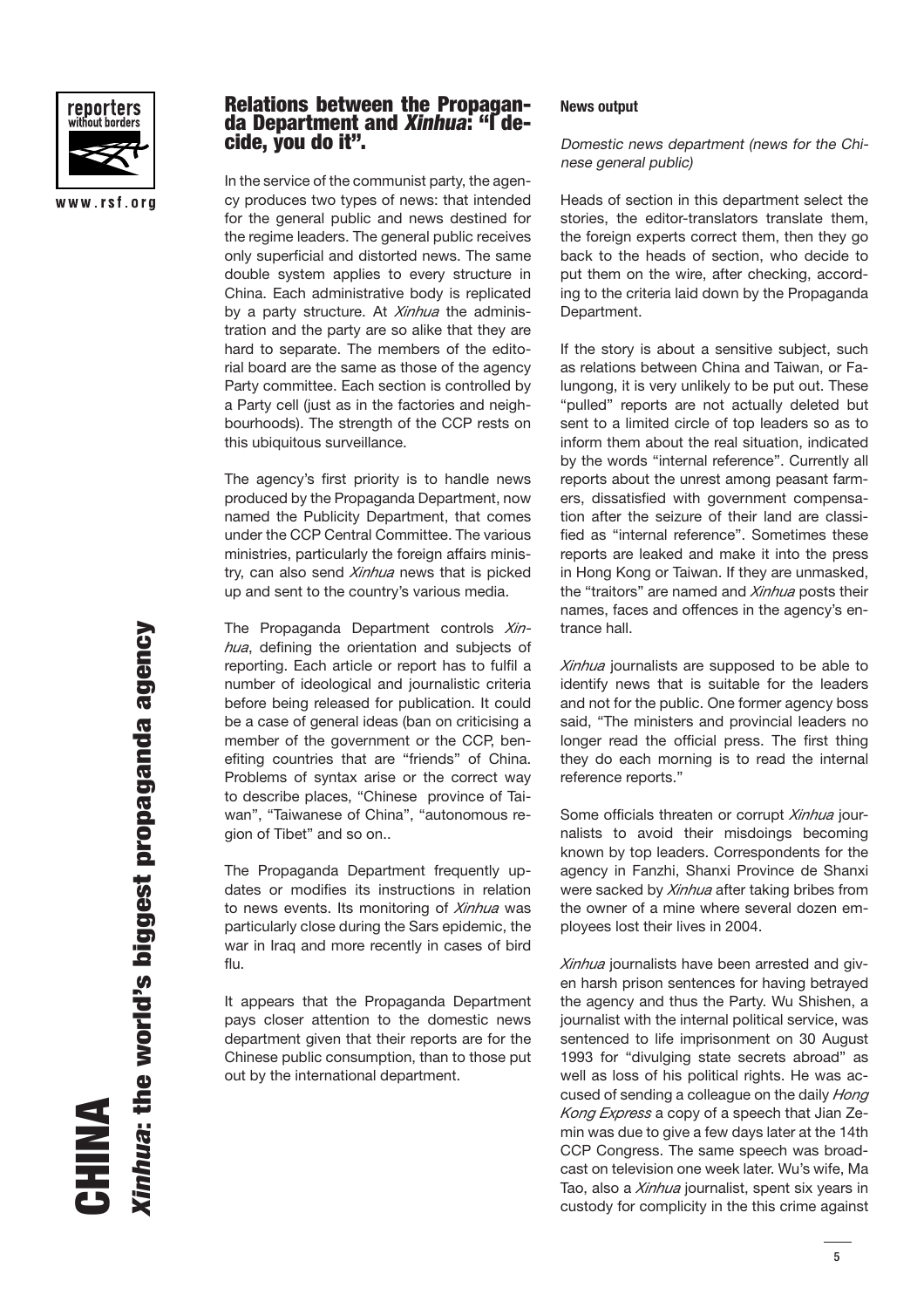

www.rsf.org

the Party. It was learned that China's justice ministry had reduced Wu's sentence in November 2004 and he was released in July 2005.

International Department (reports to be sent abroad)

Fewer reports are classified "internal reference" in this department. As before, the head of section will decide where to send the report or refer it up the hierarchy if there is a problem.

Since 2004, it is noticeable that the international department has a tendency to publish news on the situation in China that is at the same time censored by the managers in the domestic news department. This strategy is designed to give the impression to foreign media and officials that China does not impose a blackout on major events. But in fact the Chinese themselves do not get the information. In this way, in November 2004, *Xinhua*'s English service put out a report of clashes between members of the Muslim minority and the Han majority in Zhongmou district in central China. But this news could not be found on the Chinese wire. The propaganda services would have decided the subject was too sensitive for the Chinese readers.

#### **Abroad**

Journalists sent abroad are supposed to be well versed in the criteria to be used in selecting articles, for which they have undergone a long training, the main component of the "civic and ideological courses". Any report deemed dangerous to the state is given the heading "internal reference" and sent directly to *Xinhua* managers who send it on to the Propaganda Department and the State Council.

#### **"The pandas"**

Known as the "pandas" by agency staff since "*they snooze throughout the day*", these agency cadres rank above the heads of section in the hierarchy. They act as editors-in-chief and are the final link in the editorial chain. It is they who check reports grammatically and ideologically and take a final decision in case of argument. "The checked news is written in Chinese and intended for Chinese clients. It is there very important to check what is given out to be read. Self-censorship is constant," said one head of section. Every morning at around 9.30am, all heads of section attend a meeting at which they decided their daily work plan: news to handle, news not to be handled, the key points of government policy to be played up in the re-

ports or the unavoidable translations from each section.

There is no discussion during the meeting. The heads of section listen to their orders, heads down and taking notes. The pandas regularly order their subordinates to include attacks in their reports against foreign media, particularly the *BBC World Service* and *CNN*, accused of deliberately seeking to show China in a bad light.

The "pandas" are also responsible for co-ordinating translations into all the languages for the most important stories. A trusted foreign corrector is summoned and told to treat this news with the greatest attention since it will become the "truth" of the agency. According to several journalists, the hierarchical bosses, in contact with the propaganda services, are relied upon to add in the necessary dramatisation when it comes to denouncing China's internal or external enemies.

"The sixth affliction of the propaganda department is that it has taken on the mantle of the cold war: support whoever fights the enemy, fight whoever the enemy supports. That is still the stance of the Department of Propaganda when it comes to putting out news", says Jiao Guobiao, journalism lecturer, in his "Manifesto for a Free Press". For *Xinhua*, it turns into unconditional support for Slobodan Milosevic during the US intervention in the former Yugoslavia, then for Saddam Hussein during the first war in Iraq, for Robert Mugabe, Fidel Castro and so on.

#### **The case of Yang Zidi**

The fate that awaited an agency journalist, sacked for accidentally putting out a report classified as "internal reference", is particularly revealing of the editorial policy of *Xinhua*.

Yang Zidi, editor in chief of the national section for foreign departments, made use in April 2003 of a paper about Sars produced by the CCP Central Committee. It was a simple summary of steps taken against the epidemic, but the editor did not realise where the paper had come from or notice a heading banning all publication. He sent the information to a correspondent in the "Hong Kong, Macao, Taiwan" section (that deals with news throughout Chinese territory) who put it into an article. The news, that should have remained secret, did not escape the notice of members of the Central Committee nor the State Council. *Xinhua*'s president and editor-in-chief were both severely reprimanded by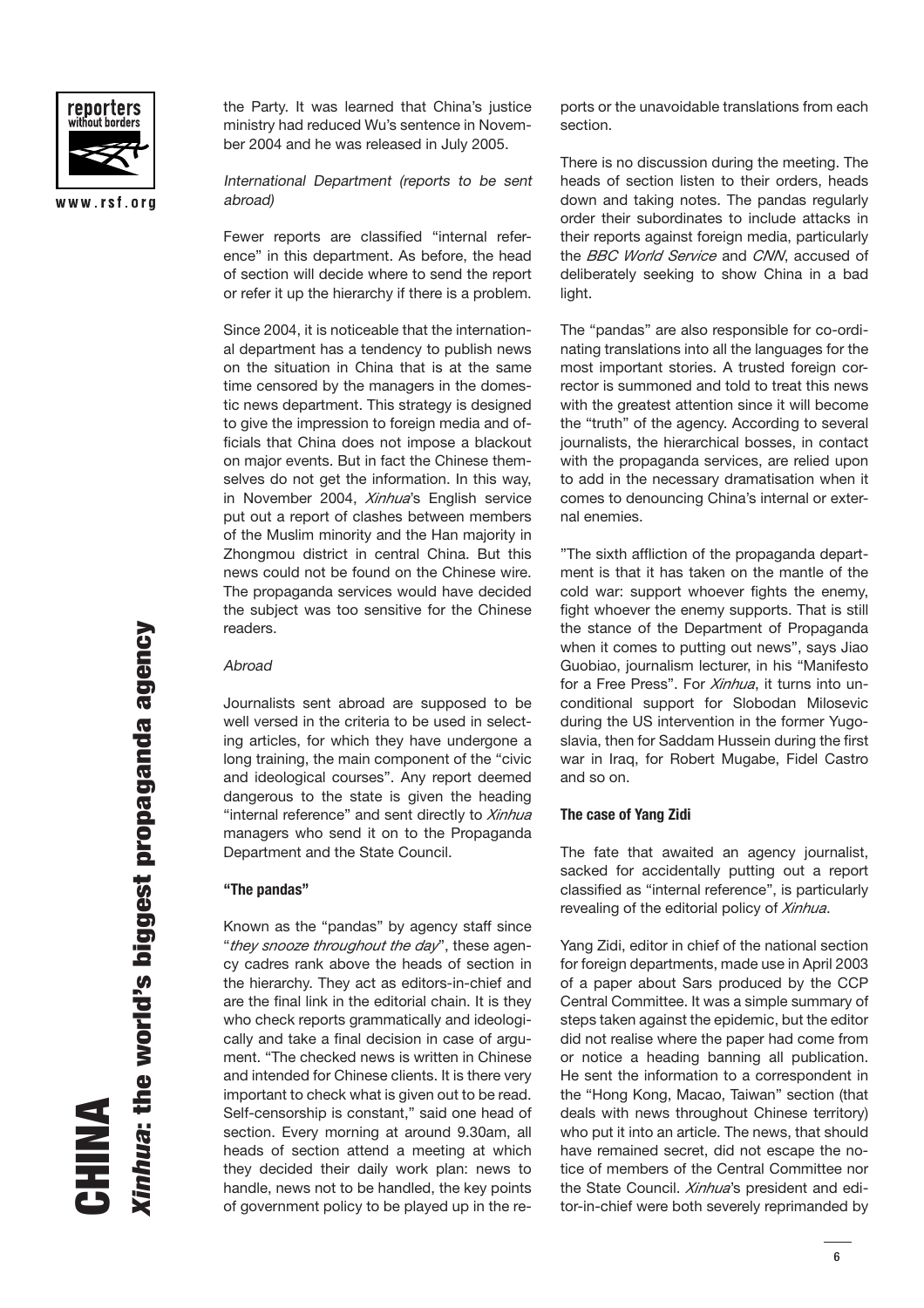

www.rsf.org

the CCP and the head of news was forced to resign. Yang Zidi was sacked, after writing a self-criticism.

But that was not the end of it. One month later, the *Xinhua* management announced it was stopping housing allowances for a large number of agency journalists, payments that often amounted to more than 50% of a journalist's basic salary. As many as 500 of the agency's journalists were affected by this step, for which the management refused to give any explanation. Many believed it was a collective punishment for Yang Zidi's mistake. A protest letter reportedly circulated for a time but many of the journalists were reluctant to sign for fear of "upsetting the big chiefs". "We are being punished for working for *Xinhua*," said one of them. "Everyone wants to leave the agency: the bosses hate their own teams."

#### **Leaders and led**

*Xinhua* is de facto run by the Propaganda Department. The agency gets its editorial line from this organ of the CCP and sticks to it slavishly. One directive – revealed by the Hong Kong press in 2004 – laid down that the regional committees of the CCP should be consulted before publication of any information about a corrupt cadre. The Propaganda Department therefore, through *Xinhua*, gives orders to the entire press: "Don't talk too much about Iraqi mass graves (…) Concentrate on the American invasion."

The "internal reference" reports reach the highest levels of state. For the different government clans it is also a way of doing battle through the media. It is not unusual for a Party cadre to slip sensitive information to a journalist so as to damage a rival. But the sole victims of these little internal games remain the editors, accused of having defied the established order. The retaliation measures that can be applied after the publication of "reference news" escalates like this: withdrawal of newspapers from the newsstands, a ban on publication for a specified period, salary attachment for the offending journalist/editor, dismissal and even imprisonment. At least 32 journalists are currently imprisoned in China, 12 of whom worked for official media.

## **The content of reports: a propaganda handbook**

The "journalist translators" have to fulfil a quota of about 60 reports a month. They are paid

"per item", 40 yuans, which explains the fact that many subjects appear to be cock and bull stories, selected arbitrarily. But what happens when the quota of reports has been reached. Well, in fact, nothing. Work stops. The stakhanovists of news put down their tools. Those who see China from the outside, this triumphant country with 9% annual growth, gleaming buildings and broad avenues, probably do not realise the extent to which the core of the regime has not changed in 50 years. Here are a few examples of reports on the subject of news handled or unreported by *Xinhua*.

#### **Sars**

In the first months of the epidemic, *Xinhua*, in line with the Chinese authorities, denied the existence of Sars in China. Internally, staff were gathered to be told not to worry. However temperature controls were installed at the entrance to the agency's premises and masks were handed out. Agency managers got more modern masks than the staff.

Once the government acknowledged the epidemic, *Xinhua* was put on full alert to produce practical information and boast of the authorities' work to halt its progress. "We put out nothing but Sars reports for two months", said one of the agency's journalists.

In a 9 July 2003 comment piece headlined, "China shows greater openness through transparency in news", one agency journalist wrote: "China's transparency in news about the fight against Sars shows a greater openness towards the outside world. The Chinese government undertook to share news about the atypical pneumonia with the world in real time, according to the World Health Authority (WHO), which found that its efforts were very successful (…) China promotes transparency in news in many areas: since the start of the year, China revealed major events in real time, including the Xinjiang earthquake, explosions in Beijing universities and so on". It continued in the same vein with a catalogue of dramatic events, reported without delay and supposed to show that China had now become a democratic country. The report concluded: "From now on, the people are encouraged to make suggestions and comments on the activities of the authorities. All these measures are evidence of a greater openness in Chinese society, a professor at the University of the People of China said."

But the piece made no mention of the nearly six-month blackout on all information about the epidemic. As scores of people died worldwide,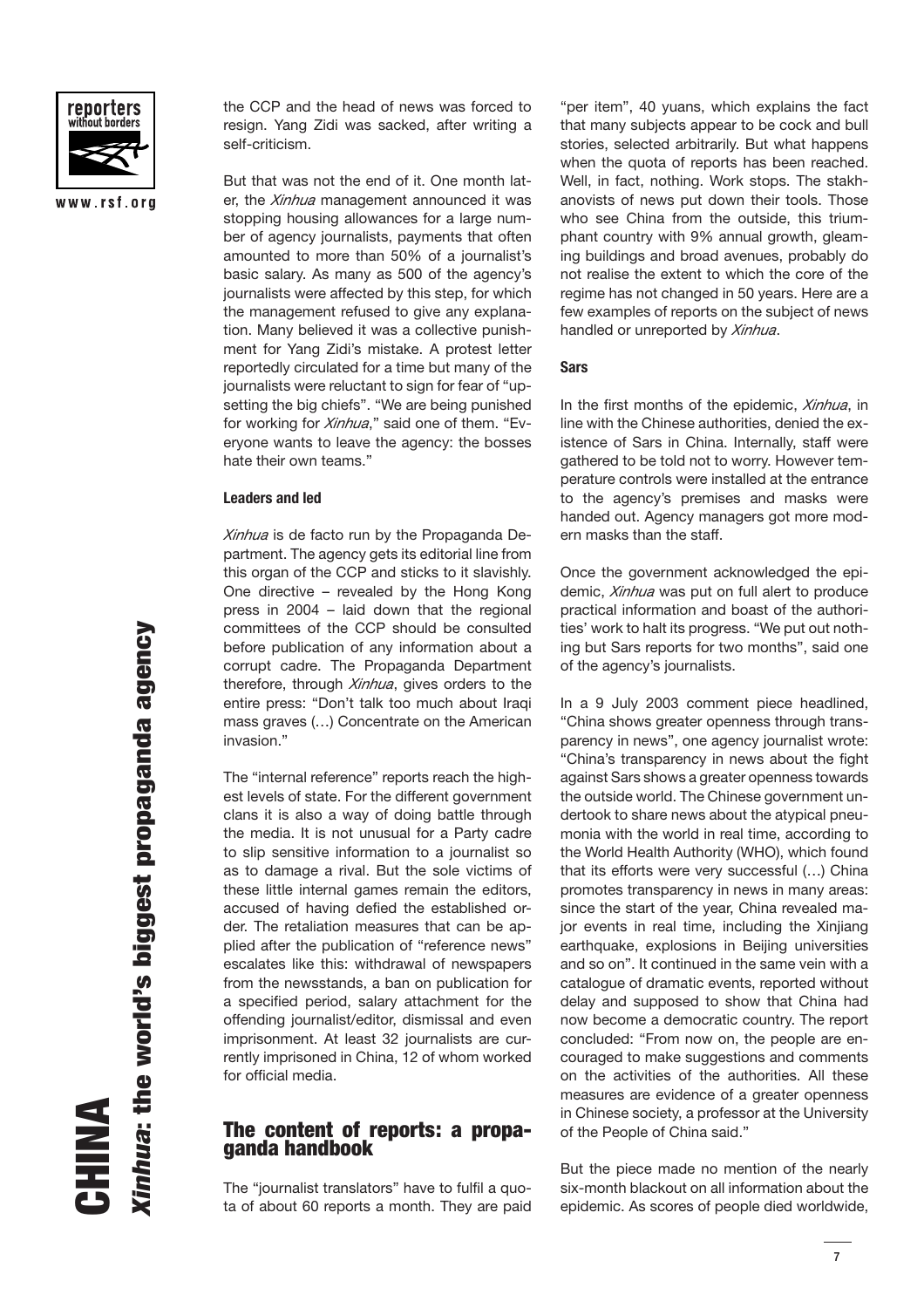

www.rsf.org

the Propaganda Department in Guangdong Province in southern China pinpointed and censored all information put out on the subject. Managers at *Xinhua* knew about the Sars epidemic that was ravaging the south of China but they only informed the communist leaders who waited weeks before mobilising the country to fight the epidemic.

Moreover, *Xinhua* said that transparency in China was now irreversible, but a few months afterwards, three managers of the famous liberal daily *Nanfang Dushi Bao* were arrested for having revealed – without the agreement of the authorities – a new Sars case in the south of China. Two of them, Yu Huafeng and Li Minying, remain in prison.

#### **The Zhao Ziyang case**

The death, on 17 January 2005, of former prime minister, Zhao Ziyang, ex secretary general of the CCP, was reported by *Xinhua* in a cryptic story of about 60 words. His functions within the Party were not even referred to and there was no photo to go with the story. It came with a note to Chinese TV and radio heads not to put out the news.

For fear of demonstrations in tribute to a leader who had been banished since June 1989, the Party imposed a blackout on his death. *Xinhua* was in the forefront of this generalised censorship.

In the same way, in June 2005, the death of Rui Xingwen, a dismissed former head of propaganda, went unreported on the pages of the agency website *Xinhuanet.com*. The death of the former leader who in 1989 relaxed the controls on the media, was however the subject of a brief announcement on Chinese television.

#### **Press freedom**

*Xinhua* does not confine itself to openly scorning the most elementary rules of journalism, it also likes to give lessons. Its favourite target is the United States. During the second war in Iraq, *Xinhua* chose to take the information provided by the Iraqi information minister rather than that of the *Associated Press* (renamed "AP of the United States"). *Xinhua* thus became one of the last mouthpieces of Saddam Hussein's propaganda machine.

The war in Iraq also provided the Chinese authorities with ideal arguments to condemn "reporting by western media, coming from countries that purport to respect press freedom, objectivity and justice". American press reports were regularly termed "fraudulent" or "huge practical jokes" leading *Xinhua* to conclude on 28 March 2003 that it would be "difficult to extol the methods of some western media". In reports about the progress of the conflict in Iraq, the United States was referred to as "faithless, lawless aggressors", "the invaders" and even "killers of women and children", picking up, word for word, the terms used by the regime in Baghdad.

*Xinhua* does not hesitate to give lessons on issues of journalistic ethics. Its website bears the slogan: "Truth, objectivity, impartiality and promptness, these are the principles that the *Xinhua* agency strictly observes in putting out news."

There have been a few rare occasions on which reports have raised the problem of press freedom in China, including when local officials prevented journalist from covering an explosion in a mine. *Xinhua* can also take an interest in the difficulties for journalists in other countries. In August, 2005, one story, headlined "Chad: the justice system has the private press in its sights", went so far as to quote Reporters Without Borders. But once again, the story supports Beijing interests: Chad is one of the few African countries recognizing Taiwan.

#### **Human rights**

*Xinhua* has the role of leading the counter-attack when international human rights organisations and western countries draw attention to the appalling state of freedoms in China.

In one report, on 4 April 2003, a Chinese expert (who oddly asks for anonymity), takes issue with the US State Department 2002 report on human rights in other countries. He condemns the report as "irresponsible" and "not objective", saying it had "collected unfounded claims and unscrupulously distorted the facts to lie about the state of human rights in China". This was followed by claims that "major progress has been chalked up in the protection of human rights" claiming among other things that the "Tibetans live with democracy for half a century".

On the eve of publication of the American report, the agency produced its own four-page report on "the state of human rights in the United States". It particularly refers to the existence of the death penalty. "The United States is one of very few countries in the world that allows the death penalty for adolescents and the men-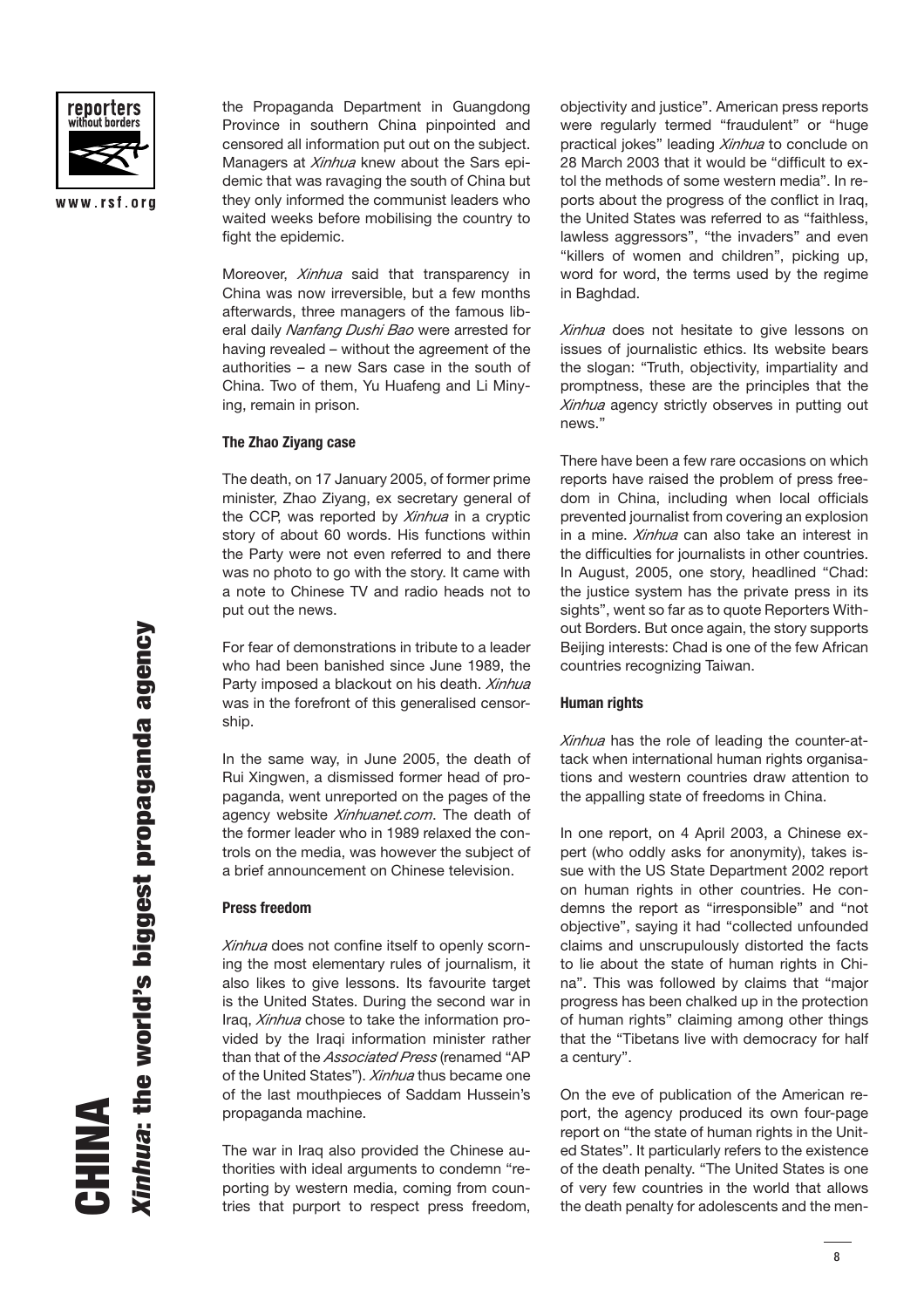

www.rsf.org

tally ill: The American authorities confirm that more than 200 of its citizens have been wrongly accused since 1973". The term "American democracy" appears within quotation marks.

Likewise, in April 2005, *Xinhua* devoted a long report to the publication of a white paper by China's State Council on human rights in China in 2004. The agency stresses that the "Chinese enjoy freedom of religious belief". International criticism on the plight of Buddhists in Tibet, Muslims in Xinjiang, Catholics of the Vatican faithful church or followers of Falungong received no mention at all.

#### **Socialist mythology**

Finally, there all those reports that pander to the permanent edification of the communist myth through a glorification of the past. They mark the path towards a future of wealth and splendour. The classic one is the rehabilitation of the Great Helmsman. "Film on Mao Zedong revives the inspiration of Chinese film-makers" (27 December 2002). "Some Chinese directors feel great interest in president Mao. His life is of capital importance and is worthy of uninterrupted broadcast even more so since the charm and personality of the glorious deceased continues to speak to the Chinese from one generation to another, said Wang Xuexin, who made the film Mao and Snow on the109th anniversary of the great man's birth."

The article hastens to specify: "This is not at all an order from the government but a voluntary choice of the artists themselves, says Mr Wang, adding that the works in tribute to the revolutionary spirit of Mao were enjoying success with the public, who continue to avow a particular feeling of emotion for Mao (…) The influence of Mao will never die, and abroad many people are impatiently waiting the great artistic works retracing the life of the great helmsman, who influenced the history of the world  $(...)$ Film-maker Wang said he was convinced that with the deepening of historical theory and the progress of cinema technology, viewers will be able to see more and more works devoted to Mao." In three paragraphs the name Mao crops up 13 times.

#### **The anti-Japanese demonstrations of April 2005**

On 10 April the agency posted a story on its website about violent demonstrations that had taken place in several Chinese cities against the approval by the Japanese education ministry of a history book that played down the crimes committed by the Imperial Army during World

War II. *Xinhua* said: "China is not responsible for the current state of Sino-Japanese relations, according to the spokesman for the Chinese foreign ministry (…) The government had called for demonstrators to remain calm, has worked to guarantee the safety of Japanese citizens and organisations in China." At the same time, the international press was revealing that the police had only intervened belatedly to prevent violence.

As anti-Japanese protests spread, the splash story on the front page of the China section of *Xinhuanet.com* was devoted to the opening of an international peony festival…

# **What Xinhua says and what it hides**

A Belgian student in political science carried out an analysis in April 2005 of the content of the French pages on the *Xinhua* site. He found that 80% of stories on Chinese news gave a positive view of the situation in the Middle Kingdom. In detail, most of the stories were based on the activities of an official. The study quoted the headlines for the main stories on the China section for 5 April: "A Chinese vice premier meets Japanese guests", "A ranking Chinese military official seeks more cooperation with Italy" and so on. China's friendly and well meaning role in Asia is particularly stressed.

This study sheds light on the constant feature of *Xinhua*'s handling of news: the systematic absence of critical voices. Official comments are reproduced exactly, which is supposed to be an indication of credibility.

The stance of foreign officials are extensively reported when they are in the interests of China. A Colombian government statement on 7 April backing Beijing on Taiwan and human rights, was the subject of a long report. In the same way, no critical reaction – although there were many – was picked up by *Xinhua* to the anti-secession law adopted by China against Taiwan. But support from Romania, a Croatian parlementarian, from Algeria and the president of Sir Lanka, were put out by the agency.

Despite all this, *Xinhua* should not be compared with the North Korean news agency. It is possible to find critical messages on the agency's discussion forums on the Internet. China's problems are also cautiously raised. There are also articles on the very large number of mining and other industrial accidents. The figures are sometimes minimised, the reasons for the trag-